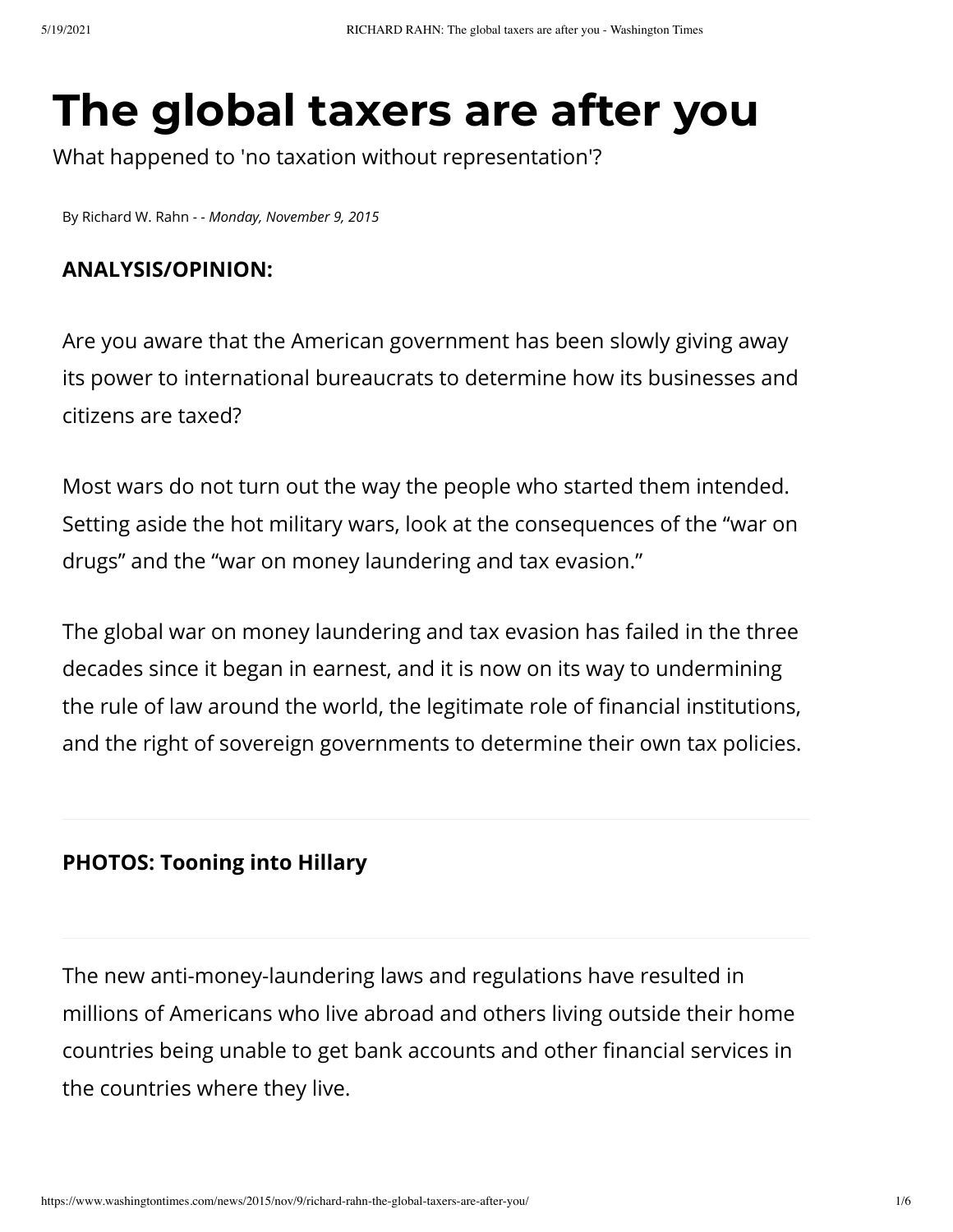Rather than protecting people who need financial services, government regulations are increasing their misery. Banks avoid potential government fines by dumping customers, whose source or use of their money is too difficult to figure out. International money-laundering expert, Burke Files, reported to me from Mombasa last week that in central Africa "more and more money is leaving the banking system to seek alternative remittances.



The money is now out of the system and being shipped in bulk currency, and the remitters are being forced to pay about 9 percent — from what was 3 percent to 4 percent." The Financial Stability Board based in Basel, Switzerland, released a damning report last week on the decline in corresponding banking as a result of excess money-laundering regulations.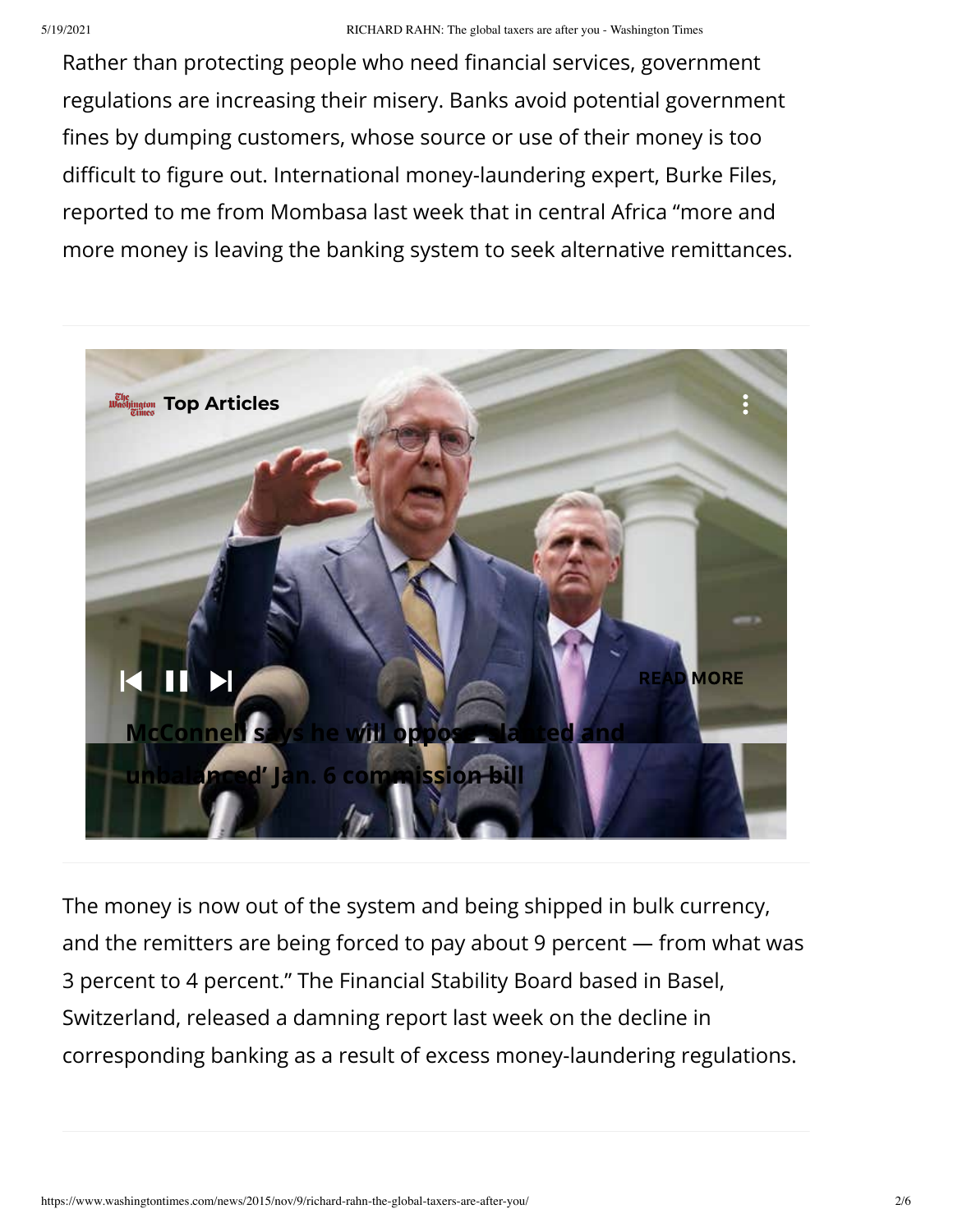# **[PHOTOS: Esquire says these are the sexiest women alive, you be the](https://www.washingtontimes.com/multimedia/collection/sexiest-woman-alive/) judge**

The first federal laws on money laundering and international prohibitions were passed three decades ago, with the excuses that the law enforcement authorities needed them to fight the drug war and other assorted criminality, even though money laundering is almost impossible to tightly define  $-$  being a crime of intent rather than action.

In 1998, the Organization for Economic Cooperation and Development (OECD) — which has been captured by the global big-government, high-tax lobby — published a report titled "Harmful Tax Competition," which was widely and rightly ridiculed because it ignored the fact that competition is good, including tax competition.

Imagine how much higher tax rates would be in New York, Illinois and California if their rates and inefficiencies were not at all disciplined by better-managed states that do well without state income taxes, such as Texas and Florida. Other things being equal, both individuals and businesses tend to move from high-tax places to lower-tax places around the globe as a rational response to bloated and oppressive government.

The statist bureaucrats at the OECD and their big-government masters were undeterred in their fight for higher taxes on others (despite their own taxfree salaries). They claimed that they were only trying to make sure that money from Americans and others was not being hidden in foreign banks to evade taxes. The non-American banks then agreed to implement withholding on payments to Americans and others so that the governments would get their tax money.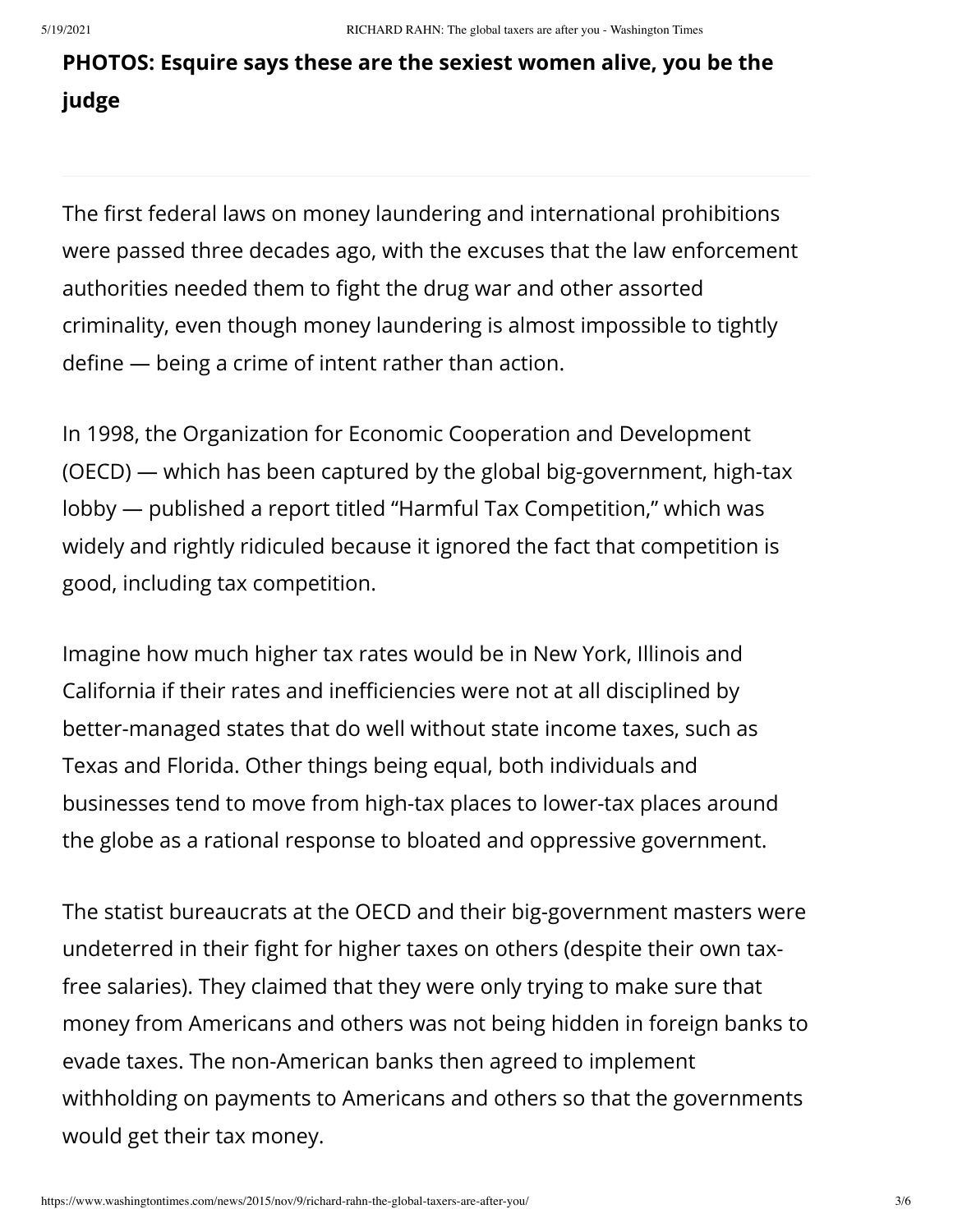The OECD first agreed to it, but then reneged, demanding to know the names of the banks' clients. This showed it was not just about money, but control over others by the political class. Having no choice, the banks agreed. So then the OECD started going after corporations, claiming it was "unfair" that they had some of their activities in low-tax jurisdictions. Now the international political class is demanding that they determine where and how much a company should be taxed. But this is still not enough for these greedy politicians and bureaucrats, who are now demanding a "global minimum corporate tax," as Democratic Sen. Sherrod Brown of Ohio advocated in the Nov. 2 Wall Street Journal.

Most businesses are taxed at individual — not corporate — rates, because they are set up as sole proprietorships, partnerships and LLCs. You can be sure that the next effort will be to establish a minimum tax for all businesses everywhere on the globe, which will be quickly extended to all individuals. What right does the United States or France have to tell other countries what their tax rates must be? As global taxes are increasingly implemented, Americans and citizens of other countries will lose their democratic right to determine their own taxes — and Americans will be right back where they were under King George III. What happened to "no taxation without representation"?

**•** *Richard W. Rahn is a senior fellow at the Cato Institute and chairman of the Institute for Global Economic Growth.*

### **SIGN UP FOR DAILY OPINION NEWSLETTER**

Email Address Submit

[Manage Newsletters](https://www.washingtontimes.com/newsletters/manage/?opinion)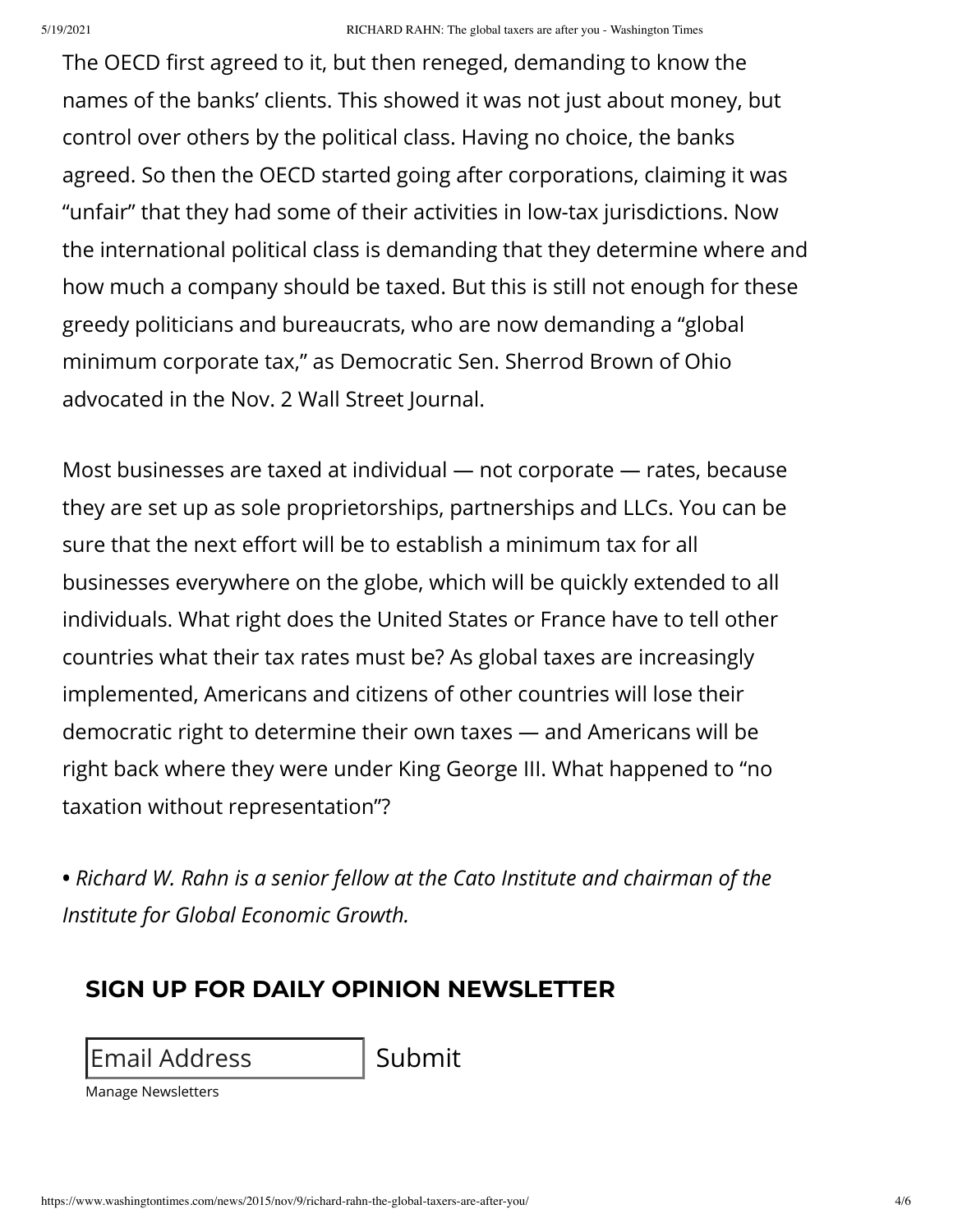[Copyright © 2021 The Washington Times, LLC. Click here for reprint](https://goo.gl/forms/xGjXcUKYsKxMeCUl1) permission.

**Please read our [comment](https://www.washingtontimes.com/comment-policy/) policy before commenting.**

# **Popular in the Community**

[AdChoices](https://dynamic-cdn.spot.im/yad/optout.html) **D** Sponsored

## **Conversation 159 Comments**

Please read our [comment policy](https://www.washingtontimes.com/comment-policy/) before commenting.

| Commenting as Guest  | Log In     |
|----------------------|------------|
| What do you think?   | <b>GIF</b> |
| Sort by Best ~       |            |
| <b>TheQuickening</b> |            |
| 9 November, 2015     |            |

How else will they fund global tyranny and keep from ever having to explain where the money behind the1.7 quadrillion in IOU's actually went?

Reply <sub>L</sub>  $\sqrt{ }$